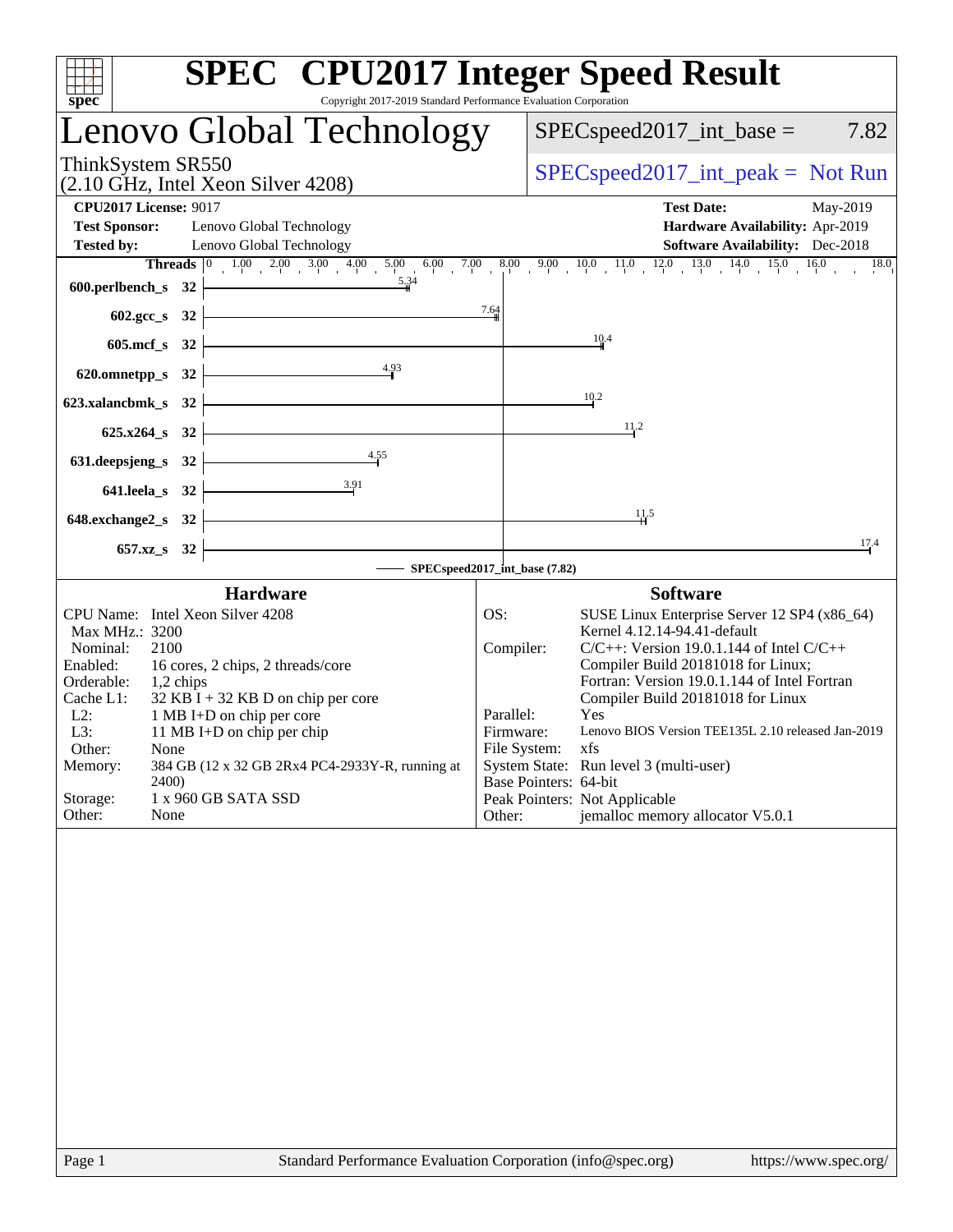

# Lenovo Global Technology

(2.10 GHz, Intel Xeon Silver 4208)

ThinkSystem SR550<br>  $SPEC speed2017\_int\_peak = Not Run$  $SPEC speed2017\_int\_base = 7.82$ 

**[Test Sponsor:](http://www.spec.org/auto/cpu2017/Docs/result-fields.html#TestSponsor)** Lenovo Global Technology **[Hardware Availability:](http://www.spec.org/auto/cpu2017/Docs/result-fields.html#HardwareAvailability)** Apr-2019

**[CPU2017 License:](http://www.spec.org/auto/cpu2017/Docs/result-fields.html#CPU2017License)** 9017 **[Test Date:](http://www.spec.org/auto/cpu2017/Docs/result-fields.html#TestDate)** May-2019 **[Tested by:](http://www.spec.org/auto/cpu2017/Docs/result-fields.html#Testedby)** Lenovo Global Technology **[Software Availability:](http://www.spec.org/auto/cpu2017/Docs/result-fields.html#SoftwareAvailability)** Dec-2018

#### **[Results Table](http://www.spec.org/auto/cpu2017/Docs/result-fields.html#ResultsTable)**

|                            |                |                |       | <b>Base</b>    |       |                |       |                |                |              | <b>Peak</b>    |              |                |              |
|----------------------------|----------------|----------------|-------|----------------|-------|----------------|-------|----------------|----------------|--------------|----------------|--------------|----------------|--------------|
| <b>Benchmark</b>           | <b>Threads</b> | <b>Seconds</b> | Ratio | <b>Seconds</b> | Ratio | <b>Seconds</b> | Ratio | <b>Threads</b> | <b>Seconds</b> | <b>Ratio</b> | <b>Seconds</b> | <b>Ratio</b> | <b>Seconds</b> | <b>Ratio</b> |
| $600.$ perlbench_s         | 32             | 335            | 5.30  | 330            | 5.38  | 332            | 5.34  |                |                |              |                |              |                |              |
| $602.\text{gcc}\_\text{s}$ | 32             | 524            | 7.60  | 521            | 7.64  | 518            | 7.69  |                |                |              |                |              |                |              |
| $605$ .mcf s               | 32             | 453            | 10.4  | 455            | 10.4  | 452            | 10.4  |                |                |              |                |              |                |              |
| 620.omnetpp_s              | 32             | 330            | 4.95  | 332            | 4.91  | 331            | 4.93  |                |                |              |                |              |                |              |
| 623.xalancbmk s            | 32             | 139            | 10.2  | 139            | 10.2  | 139            | 10.2  |                |                |              |                |              |                |              |
| 625.x264 s                 | 32             | 157            | 11.2  | 157            | 11.3  | 157            | 11.2  |                |                |              |                |              |                |              |
| 631.deepsjeng_s            | 32             | 315            | 4.55  | 315            | 4.55  | 315            | 4.55  |                |                |              |                |              |                |              |
| 641.leela s                | 32             | 437            | 3.91  | 436            | 3.91  | 436            | 3.91  |                |                |              |                |              |                |              |
| 648.exchange2_s            | 32             | 254            | 11.6  | 257            | 11.4  | 255            | 11.5  |                |                |              |                |              |                |              |
| $657.xz$ s                 | 32             | 355            | 17.4  | 355            | 17.4  | 355            | 17.4  |                |                |              |                |              |                |              |
| $SPECspeed2017$ int base = |                |                | 7.82  |                |       |                |       |                |                |              |                |              |                |              |

**[SPECspeed2017\\_int\\_peak =](http://www.spec.org/auto/cpu2017/Docs/result-fields.html#SPECspeed2017intpeak) Not Run**

Results appear in the [order in which they were run.](http://www.spec.org/auto/cpu2017/Docs/result-fields.html#RunOrder) Bold underlined text [indicates a median measurement.](http://www.spec.org/auto/cpu2017/Docs/result-fields.html#Median)

#### **[Operating System Notes](http://www.spec.org/auto/cpu2017/Docs/result-fields.html#OperatingSystemNotes)**

Stack size set to unlimited using "ulimit -s unlimited"

### **[General Notes](http://www.spec.org/auto/cpu2017/Docs/result-fields.html#GeneralNotes)**

Environment variables set by runcpu before the start of the run: KMP AFFINITY = "granularity=fine, scatter" LD\_LIBRARY\_PATH = "/home/cpu2017-1.0.5-ic19.0u1/lib/intel64" LD\_LIBRARY\_PATH = "\$LD\_LIBRARY\_PATH:/home/cpu2017-1.0.5-ic19.0u1/je5.0.1-64" OMP\_STACKSIZE = "192M" Binaries compiled on a system with 1x Intel Core i9-7900X CPU + 32GB RAM memory using Redhat Enterprise Linux 7.5 Transparent Huge Pages enabled by default Prior to runcpu invocation Filesystem page cache synced and cleared with: sync; echo 3> /proc/sys/vm/drop\_caches NA: The test sponsor attests, as of date of publication, that CVE-2017-5754 (Meltdown) is mitigated in the system as tested and documented. Yes: The test sponsor attests, as of date of publication, that CVE-2017-5753 (Spectre variant 1) is mitigated in the system as tested and documented. Yes: The test sponsor attests, as of date of publication, that CVE-2017-5715 (Spectre variant 2) is mitigated in the system as tested and documented. Yes: The test sponsor attests, as of date of publication, that CVE-2018-3640 (Spectre variant 3a) is mitigated in the system as tested and documented. Yes: The test sponsor attests, as of date of publication, that CVE-2018-3639 (Spectre variant 4) is mitigated in the system as tested and documented. jemalloc, a general purpose malloc implementation built with the RedHat Enterprise 7.5, and the system compiler gcc 4.8.5 **(Continued on next page)**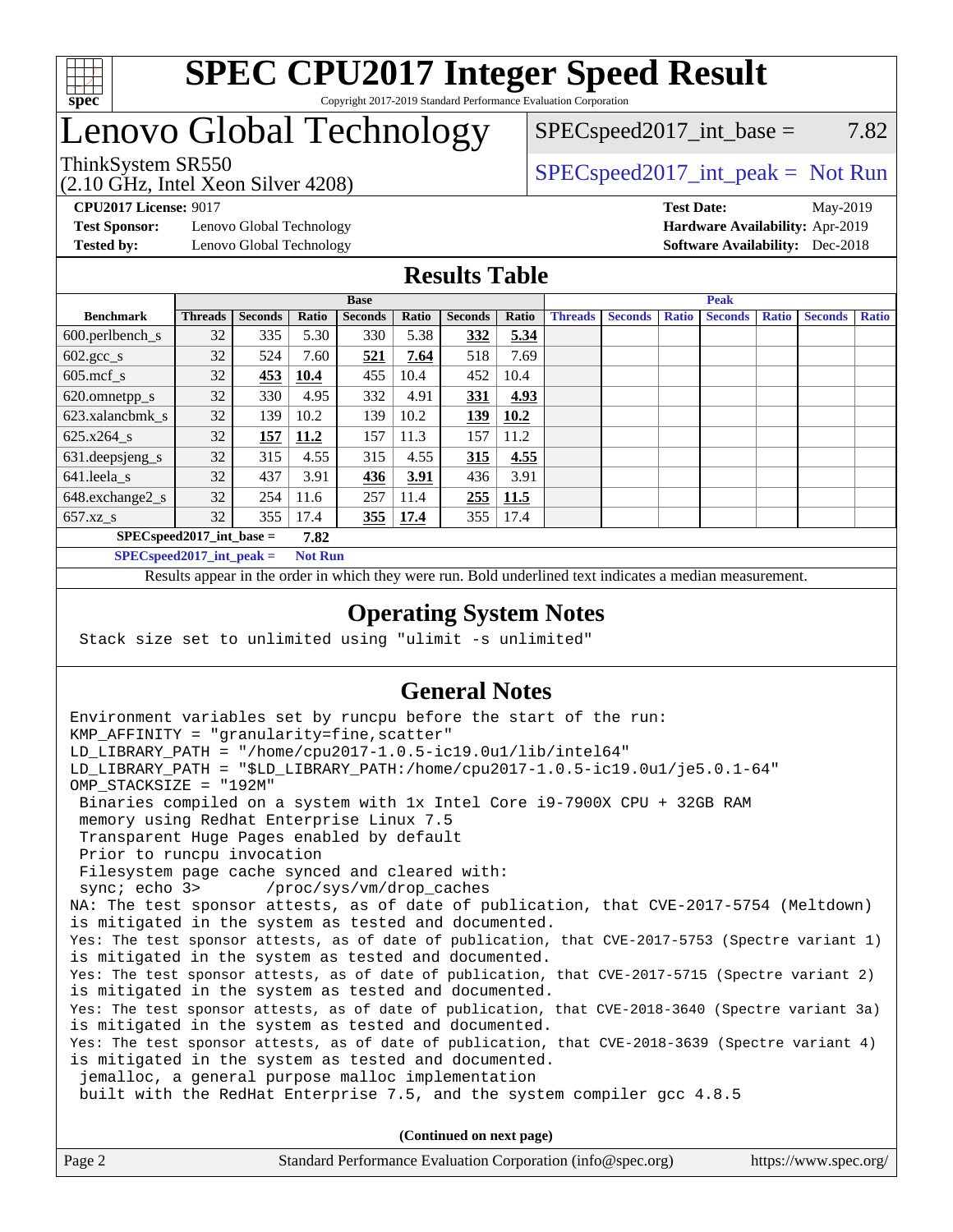

# **[SPEC CPU2017 Integer Speed Result](http://www.spec.org/auto/cpu2017/Docs/result-fields.html#SPECCPU2017IntegerSpeedResult)**

Copyright 2017-2019 Standard Performance Evaluation Corporation

# Lenovo Global Technology

ThinkSystem SR550<br>  $(2.10 \text{ GHz} \text{ Intel } \text{Yoon } \text{Silvar } 4208)$  [SPECspeed2017\\_int\\_peak =](http://www.spec.org/auto/cpu2017/Docs/result-fields.html#SPECspeed2017intpeak) Not Run

 $SPECspeed2017\_int\_base = 7.82$ 

(2.10 GHz, Intel Xeon Silver 4208)

**[Test Sponsor:](http://www.spec.org/auto/cpu2017/Docs/result-fields.html#TestSponsor)** Lenovo Global Technology **[Hardware Availability:](http://www.spec.org/auto/cpu2017/Docs/result-fields.html#HardwareAvailability)** Apr-2019 [Tested by:](http://www.spec.org/auto/cpu2017/Docs/result-fields.html#Testedby) Lenovo Global Technology **[Software Availability:](http://www.spec.org/auto/cpu2017/Docs/result-fields.html#SoftwareAvailability)** Dec-2018

**[CPU2017 License:](http://www.spec.org/auto/cpu2017/Docs/result-fields.html#CPU2017License)** 9017 **[Test Date:](http://www.spec.org/auto/cpu2017/Docs/result-fields.html#TestDate)** May-2019

#### **[General Notes \(Continued\)](http://www.spec.org/auto/cpu2017/Docs/result-fields.html#GeneralNotes)**

sources available from jemalloc.net or <https://github.com/jemalloc/jemalloc/releases>

### **[Platform Notes](http://www.spec.org/auto/cpu2017/Docs/result-fields.html#PlatformNotes)**

| BIOS configuration:<br>Choose Operating Mode set to Maximum Performance<br>Choose Operating Mode set to Custom Mode<br>Memory Power Management set to Automatic<br>CPU P-state Control set to Cooperative<br>MONITOR/MWAIT set to Enable<br>LLC dead line alloc set to Disable<br>running on linux-dogi Thu May 9 13:55:34 2019<br>For more information on this section, see<br>From /proc/cpuinfo<br>"physical id"s (chips)<br>2<br>32 "processors"<br>cpu cores : 8<br>siblings : 16 | Sysinfo program /home/cpu2017-1.0.5-ic19.0u1/bin/sysinfo<br>Rev: r5974 of 2018-05-19 9bcde8f2999c33d61f64985e45859ea9<br>SUT (System Under Test) info as seen by some common utilities.<br>https://www.spec.org/cpu2017/Docs/config.html#sysinfo<br>model name: $Intel(R)$ Xeon(R) Silver 4208 CPU @ 2.10GHz<br>cores, siblings (Caution: counting these is hw and system dependent. The following<br>excerpts from /proc/cpuinfo might not be reliable. Use with caution.) |                       |
|----------------------------------------------------------------------------------------------------------------------------------------------------------------------------------------------------------------------------------------------------------------------------------------------------------------------------------------------------------------------------------------------------------------------------------------------------------------------------------------|-----------------------------------------------------------------------------------------------------------------------------------------------------------------------------------------------------------------------------------------------------------------------------------------------------------------------------------------------------------------------------------------------------------------------------------------------------------------------------|-----------------------|
| physical 0: cores 0 1 2 3 4 5 6 7<br>physical 1: cores 0 1 2 3 4 5 6 7                                                                                                                                                                                                                                                                                                                                                                                                                 |                                                                                                                                                                                                                                                                                                                                                                                                                                                                             |                       |
| From 1scpu:<br>Architecture:<br>$CPU$ op-mode( $s$ ):<br>Byte Order:<br>CPU(s):<br>On-line CPU $(s)$ list:<br>Thread( $s$ ) per core:<br>$Core(s)$ per socket:<br>Socket(s):<br>NUMA $node(s):$<br>Vendor ID:<br>CPU family:<br>Model:<br>Model name:<br>Stepping:<br>CPU MHz:                                                                                                                                                                                                         | x86_64<br>$32$ -bit, $64$ -bit<br>Little Endian<br>32<br>$0 - 31$<br>2<br>8<br>$\overline{a}$<br>$\mathfrak{D}$<br>GenuineIntel<br>6<br>85<br>Intel(R) Xeon(R) Silver 4208 CPU @ 2.10GHz<br>6<br>2100.000                                                                                                                                                                                                                                                                   |                       |
| Page 3                                                                                                                                                                                                                                                                                                                                                                                                                                                                                 | (Continued on next page)<br>Standard Performance Evaluation Corporation (info@spec.org)                                                                                                                                                                                                                                                                                                                                                                                     | https://www.spec.org/ |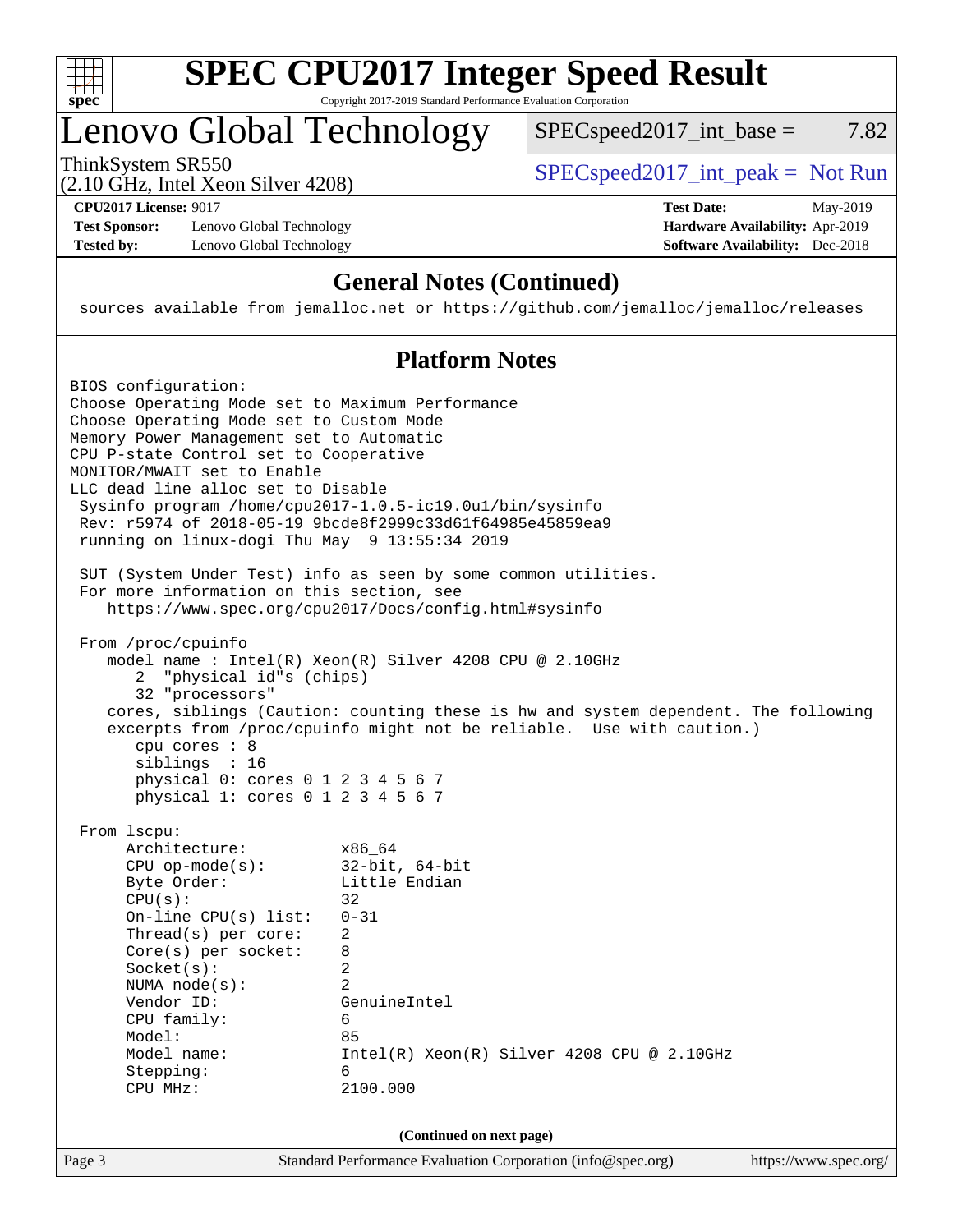

# **[SPEC CPU2017 Integer Speed Result](http://www.spec.org/auto/cpu2017/Docs/result-fields.html#SPECCPU2017IntegerSpeedResult)**

Copyright 2017-2019 Standard Performance Evaluation Corporation

Lenovo Global Technology

 $SPECspeed2017\_int\_base = 7.82$ 

(2.10 GHz, Intel Xeon Silver 4208)

ThinkSystem SR550<br>  $(2.10 \text{ GHz} \text{ Intel } \text{Yoon } \text{Silvar } 4208)$  [SPECspeed2017\\_int\\_peak =](http://www.spec.org/auto/cpu2017/Docs/result-fields.html#SPECspeed2017intpeak) Not Run

**[CPU2017 License:](http://www.spec.org/auto/cpu2017/Docs/result-fields.html#CPU2017License)** 9017 **[Test Date:](http://www.spec.org/auto/cpu2017/Docs/result-fields.html#TestDate)** May-2019

**[Test Sponsor:](http://www.spec.org/auto/cpu2017/Docs/result-fields.html#TestSponsor)** Lenovo Global Technology **[Hardware Availability:](http://www.spec.org/auto/cpu2017/Docs/result-fields.html#HardwareAvailability)** Apr-2019 **[Tested by:](http://www.spec.org/auto/cpu2017/Docs/result-fields.html#Testedby)** Lenovo Global Technology **[Software Availability:](http://www.spec.org/auto/cpu2017/Docs/result-fields.html#SoftwareAvailability)** Dec-2018

#### **[Platform Notes \(Continued\)](http://www.spec.org/auto/cpu2017/Docs/result-fields.html#PlatformNotes)**

| $CPU$ $max$ $MHz$ :                               | 3200.0000                                                                                                                                                    |
|---------------------------------------------------|--------------------------------------------------------------------------------------------------------------------------------------------------------------|
| CPU min MHz:                                      | 800.0000                                                                                                                                                     |
| BogoMIPS:                                         | 4200.00                                                                                                                                                      |
| Virtualization:                                   | $VT - x$                                                                                                                                                     |
| L1d cache:                                        | 32K                                                                                                                                                          |
| Lli cache:                                        | 32K                                                                                                                                                          |
| $L2$ cache:                                       | 1024K                                                                                                                                                        |
| L3 cache:                                         | 11264K                                                                                                                                                       |
| NUMA node0 CPU(s):                                | $0 - 7, 16 - 23$                                                                                                                                             |
| NUMA nodel $CPU(s):$                              | $8 - 15, 24 - 31$                                                                                                                                            |
| Flags:                                            | fpu vme de pse tsc msr pae mce cx8 apic sep mtrr pge mca cmov                                                                                                |
|                                                   | pat pse36 clflush dts acpi mmx fxsr sse sse2 ss ht tm pbe syscall nx pdpelgb rdtscp                                                                          |
|                                                   | lm constant_tsc art arch_perfmon pebs bts rep_good nopl xtopology nonstop_tsc cpuid                                                                          |
|                                                   | aperfmperf pni pclmulqdq dtes64 monitor ds_cpl vmx smx est tm2 ssse3 sdbg fma cx16                                                                           |
|                                                   | xtpr pdcm pcid dca sse4_1 sse4_2 x2apic movbe popcnt tsc_deadline_timer aes xsave<br>avx f16c rdrand lahf_lm abm 3dnowprefetch cpuid_fault epb cat_13 cdp_13 |
|                                                   | invpcid_single ssbd mba ibrs ibpb stibp tpr_shadow vnmi flexpriority ept vpid                                                                                |
|                                                   | fsgsbase tsc_adjust bmil hle avx2 smep bmi2 erms invpcid rtm cqm mpx rdt_a avx512f                                                                           |
|                                                   | avx512dq rdseed adx smap clflushopt clwb intel_pt avx512cd avx512bw avx512vl                                                                                 |
|                                                   | xsaveopt xsavec xgetbvl xsaves cqm_llc cqm_occup_llc cqm_mbm_total cqm_mbm_local                                                                             |
|                                                   | dtherm ida arat pln pts hwp hwp_act_window hwp_epp hwp_pkg_req pku ospke avx512_vnni                                                                         |
| flush_l1d arch_capabilities                       |                                                                                                                                                              |
| /proc/cpuinfo cache data<br>cache size : 11264 KB | From numactl --hardware WARNING: a numactl 'node' might or might not correspond to a                                                                         |
| physical chip.                                    |                                                                                                                                                              |
| $available: 2 nodes (0-1)$                        |                                                                                                                                                              |
|                                                   | node 0 cpus: 0 1 2 3 4 5 6 7 16 17 18 19 20 21 22 23                                                                                                         |
| node 0 size: 193096 MB                            |                                                                                                                                                              |
| node 0 free: 192564 MB                            |                                                                                                                                                              |
|                                                   | node 1 cpus: 8 9 10 11 12 13 14 15 24 25 26 27 28 29 30 31                                                                                                   |
| node 1 size: 193509 MB                            |                                                                                                                                                              |
| node 1 free: 193027 MB                            |                                                                                                                                                              |
| node distances:                                   |                                                                                                                                                              |
| node 0 1                                          |                                                                                                                                                              |
| 0: 10 21                                          |                                                                                                                                                              |
| 21 10<br>1:                                       |                                                                                                                                                              |
| From /proc/meminfo                                |                                                                                                                                                              |
| MemTotal:<br>395885016 kB                         |                                                                                                                                                              |
| HugePages_Total:<br>0                             |                                                                                                                                                              |
| Hugepagesize:<br>2048 kB                          |                                                                                                                                                              |
|                                                   |                                                                                                                                                              |
| From /etc/*release* /etc/*version*                |                                                                                                                                                              |
| SuSE-release:                                     |                                                                                                                                                              |
|                                                   |                                                                                                                                                              |
|                                                   | (Continued on next page)                                                                                                                                     |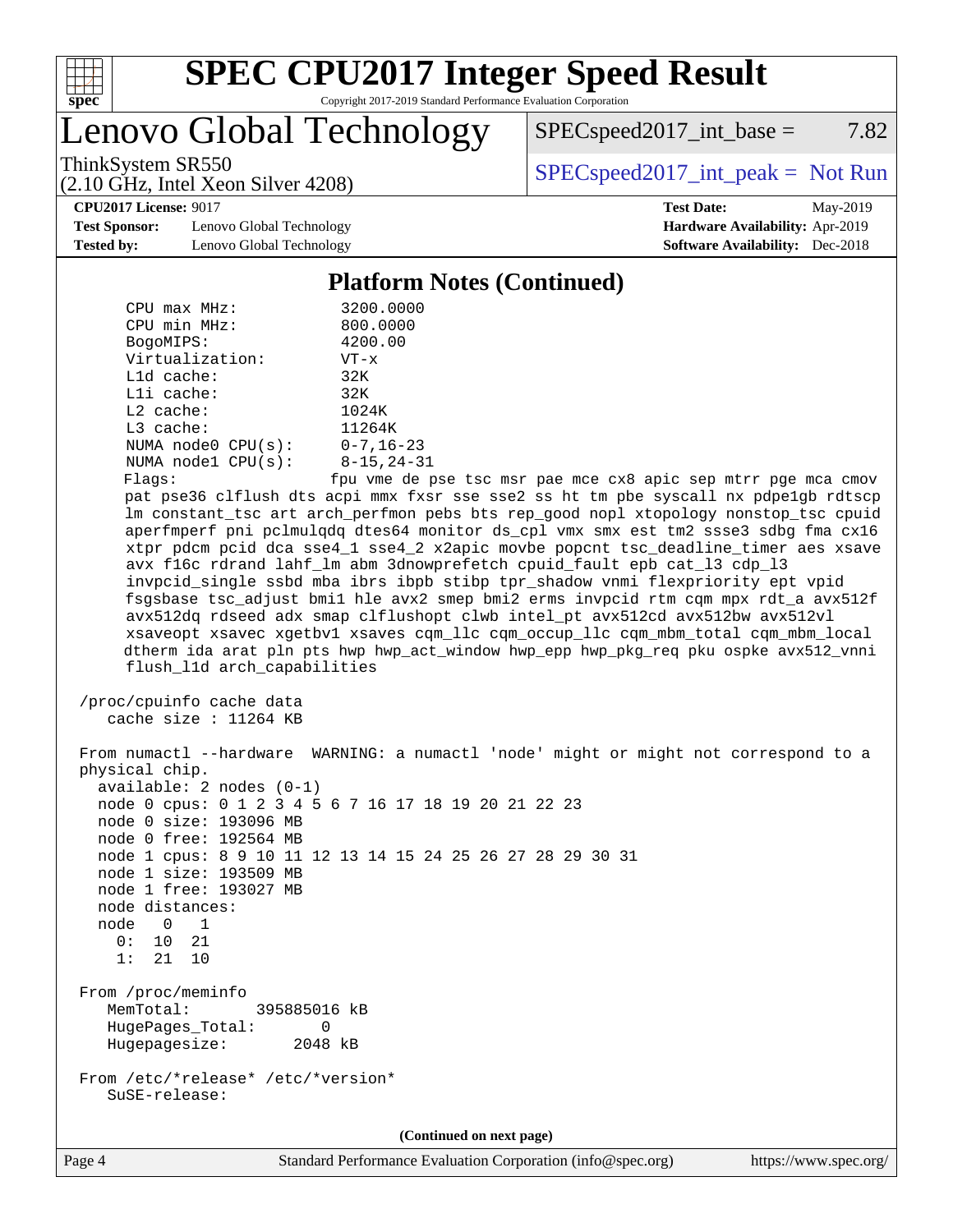

Lenovo Global Technology

ThinkSystem SR550<br>  $SPEC speed2017\_int\_peak = Not Run$ 

 $SPEC speed2017\_int\_base = 7.82$ 

(2.10 GHz, Intel Xeon Silver 4208)

**[CPU2017 License:](http://www.spec.org/auto/cpu2017/Docs/result-fields.html#CPU2017License)** 9017 **[Test Date:](http://www.spec.org/auto/cpu2017/Docs/result-fields.html#TestDate)** May-2019

**[Test Sponsor:](http://www.spec.org/auto/cpu2017/Docs/result-fields.html#TestSponsor)** Lenovo Global Technology **[Hardware Availability:](http://www.spec.org/auto/cpu2017/Docs/result-fields.html#HardwareAvailability)** Apr-2019 **[Tested by:](http://www.spec.org/auto/cpu2017/Docs/result-fields.html#Testedby)** Lenovo Global Technology **[Software Availability:](http://www.spec.org/auto/cpu2017/Docs/result-fields.html#SoftwareAvailability)** Dec-2018

#### **[Platform Notes \(Continued\)](http://www.spec.org/auto/cpu2017/Docs/result-fields.html#PlatformNotes)**

 SUSE Linux Enterprise Server 12 (x86\_64) VERSION = 12 PATCHLEVEL = 4 # This file is deprecated and will be removed in a future service pack or release. # Please check /etc/os-release for details about this release. os-release: NAME="SLES" VERSION="12-SP4" VERSION\_ID="12.4" PRETTY\_NAME="SUSE Linux Enterprise Server 12 SP4" ID="sles" ANSI\_COLOR="0;32" CPE\_NAME="cpe:/o:suse:sles:12:sp4" uname -a: Linux linux-dogi 4.12.14-94.41-default #1 SMP Wed Oct 31 12:25:04 UTC 2018 (3090901) x86\_64 x86\_64 x86\_64 GNU/Linux Kernel self-reported vulnerability status: CVE-2017-5754 (Meltdown): Not affected CVE-2017-5753 (Spectre variant 1): Mitigation: \_\_user pointer sanitization CVE-2017-5715 (Spectre variant 2): Mitigation: Indirect Branch Restricted Speculation, IBPB, IBRS\_FW run-level 3 May 9 13:54 SPEC is set to: /home/cpu2017-1.0.5-ic19.0u1 Filesystem Type Size Used Avail Use% Mounted on /dev/sda3 xfs 892G 40G 852G 5% / Additional information from dmidecode follows. WARNING: Use caution when you interpret this section. The 'dmidecode' program reads system data which is "intended to allow hardware to be accurately determined", but the intent may not be met, as there are frequent changes to hardware, firmware, and the "DMTF SMBIOS" standard. BIOS Lenovo -[TEE135L-2.10]- 01/10/2019 Memory: 12x SK Hynix HMA84GR7CJR4N-WM 32 GB 2 rank 2933, configured at 2400 (End of data from sysinfo program) **[Compiler Version Notes](http://www.spec.org/auto/cpu2017/Docs/result-fields.html#CompilerVersionNotes)** ============================================================================== CC 600.perlbench\_s(base) 602.gcc\_s(base) 605.mcf\_s(base) 625.x264\_s(base) 657.xz\_s(base)

**(Continued on next page)**

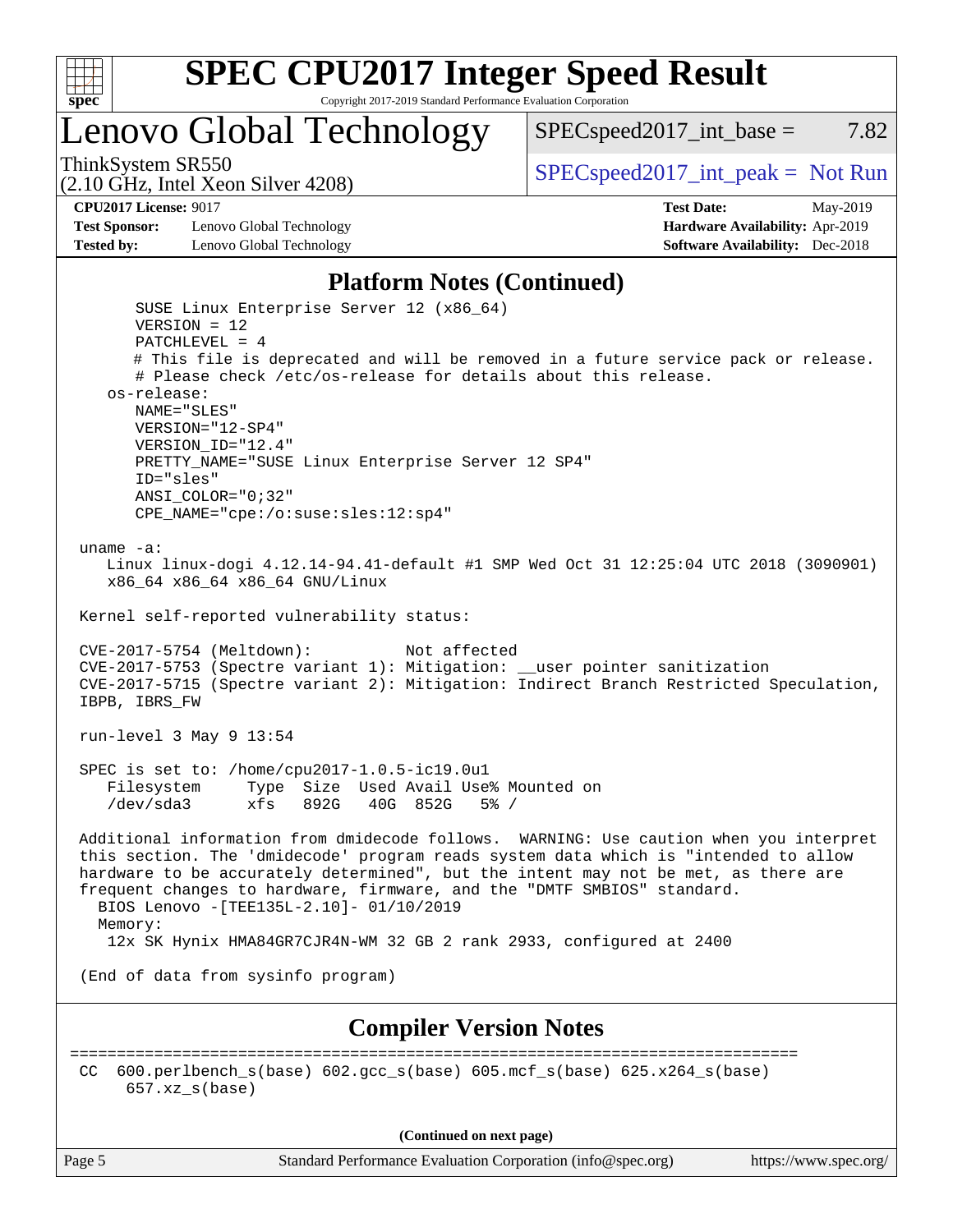

# Lenovo Global Technology

ThinkSystem SR550<br>  $SPEC speed2017\_int\_peak = Not Run$ 

 $SPEC speed2017\_int\_base = 7.82$ 

(2.10 GHz, Intel Xeon Silver 4208)

**[Test Sponsor:](http://www.spec.org/auto/cpu2017/Docs/result-fields.html#TestSponsor)** Lenovo Global Technology **[Hardware Availability:](http://www.spec.org/auto/cpu2017/Docs/result-fields.html#HardwareAvailability)** Apr-2019 **[Tested by:](http://www.spec.org/auto/cpu2017/Docs/result-fields.html#Testedby)** Lenovo Global Technology **[Software Availability:](http://www.spec.org/auto/cpu2017/Docs/result-fields.html#SoftwareAvailability)** Dec-2018

**[CPU2017 License:](http://www.spec.org/auto/cpu2017/Docs/result-fields.html#CPU2017License)** 9017 **[Test Date:](http://www.spec.org/auto/cpu2017/Docs/result-fields.html#TestDate)** May-2019

### **[Compiler Version Notes \(Continued\)](http://www.spec.org/auto/cpu2017/Docs/result-fields.html#CompilerVersionNotes)**

| Intel(R) C Intel(R) 64 Compiler for applications running on Intel(R) 64,<br>Version 19.0.1.144 Build 20181018<br>Copyright (C) 1985-2018 Intel Corporation. All rights reserved.       |
|----------------------------------------------------------------------------------------------------------------------------------------------------------------------------------------|
| CXXC 620.omnetpp $s(base)$ 623.xalancbmk $s(base)$ 631.deepsjeng $s(base)$<br>$641.$ leela $s(base)$                                                                                   |
| Intel(R) $C++$ Intel(R) 64 Compiler for applications running on Intel(R) 64,<br>Version 19.0.1.144 Build 20181018<br>Copyright (C) 1985-2018 Intel Corporation. All rights reserved.   |
| $FC$ 648. exchange 2 $s$ (base)                                                                                                                                                        |
| Intel(R) Fortran Intel(R) 64 Compiler for applications running on Intel(R)<br>64, Version 19.0.1.144 Build 20181018<br>Copyright (C) 1985-2018 Intel Corporation. All rights reserved. |

## **[Base Compiler Invocation](http://www.spec.org/auto/cpu2017/Docs/result-fields.html#BaseCompilerInvocation)**

[C benchmarks](http://www.spec.org/auto/cpu2017/Docs/result-fields.html#Cbenchmarks): [icc -m64 -std=c11](http://www.spec.org/cpu2017/results/res2019q2/cpu2017-20190513-13823.flags.html#user_CCbase_intel_icc_64bit_c11_33ee0cdaae7deeeab2a9725423ba97205ce30f63b9926c2519791662299b76a0318f32ddfffdc46587804de3178b4f9328c46fa7c2b0cd779d7a61945c91cd35)

[C++ benchmarks:](http://www.spec.org/auto/cpu2017/Docs/result-fields.html#CXXbenchmarks) [icpc -m64](http://www.spec.org/cpu2017/results/res2019q2/cpu2017-20190513-13823.flags.html#user_CXXbase_intel_icpc_64bit_4ecb2543ae3f1412ef961e0650ca070fec7b7afdcd6ed48761b84423119d1bf6bdf5cad15b44d48e7256388bc77273b966e5eb805aefd121eb22e9299b2ec9d9)

[Fortran benchmarks](http://www.spec.org/auto/cpu2017/Docs/result-fields.html#Fortranbenchmarks): [ifort -m64](http://www.spec.org/cpu2017/results/res2019q2/cpu2017-20190513-13823.flags.html#user_FCbase_intel_ifort_64bit_24f2bb282fbaeffd6157abe4f878425411749daecae9a33200eee2bee2fe76f3b89351d69a8130dd5949958ce389cf37ff59a95e7a40d588e8d3a57e0c3fd751)

## **[Base Portability Flags](http://www.spec.org/auto/cpu2017/Docs/result-fields.html#BasePortabilityFlags)**

 600.perlbench\_s: [-DSPEC\\_LP64](http://www.spec.org/cpu2017/results/res2019q2/cpu2017-20190513-13823.flags.html#b600.perlbench_s_basePORTABILITY_DSPEC_LP64) [-DSPEC\\_LINUX\\_X64](http://www.spec.org/cpu2017/results/res2019q2/cpu2017-20190513-13823.flags.html#b600.perlbench_s_baseCPORTABILITY_DSPEC_LINUX_X64) 602.gcc\_s: [-DSPEC\\_LP64](http://www.spec.org/cpu2017/results/res2019q2/cpu2017-20190513-13823.flags.html#suite_basePORTABILITY602_gcc_s_DSPEC_LP64) 605.mcf\_s: [-DSPEC\\_LP64](http://www.spec.org/cpu2017/results/res2019q2/cpu2017-20190513-13823.flags.html#suite_basePORTABILITY605_mcf_s_DSPEC_LP64) 620.omnetpp\_s: [-DSPEC\\_LP64](http://www.spec.org/cpu2017/results/res2019q2/cpu2017-20190513-13823.flags.html#suite_basePORTABILITY620_omnetpp_s_DSPEC_LP64) 623.xalancbmk\_s: [-DSPEC\\_LP64](http://www.spec.org/cpu2017/results/res2019q2/cpu2017-20190513-13823.flags.html#suite_basePORTABILITY623_xalancbmk_s_DSPEC_LP64) [-DSPEC\\_LINUX](http://www.spec.org/cpu2017/results/res2019q2/cpu2017-20190513-13823.flags.html#b623.xalancbmk_s_baseCXXPORTABILITY_DSPEC_LINUX) 625.x264\_s: [-DSPEC\\_LP64](http://www.spec.org/cpu2017/results/res2019q2/cpu2017-20190513-13823.flags.html#suite_basePORTABILITY625_x264_s_DSPEC_LP64) 631.deepsjeng\_s: [-DSPEC\\_LP64](http://www.spec.org/cpu2017/results/res2019q2/cpu2017-20190513-13823.flags.html#suite_basePORTABILITY631_deepsjeng_s_DSPEC_LP64)

**(Continued on next page)**

Page 6 Standard Performance Evaluation Corporation [\(info@spec.org\)](mailto:info@spec.org) <https://www.spec.org/>